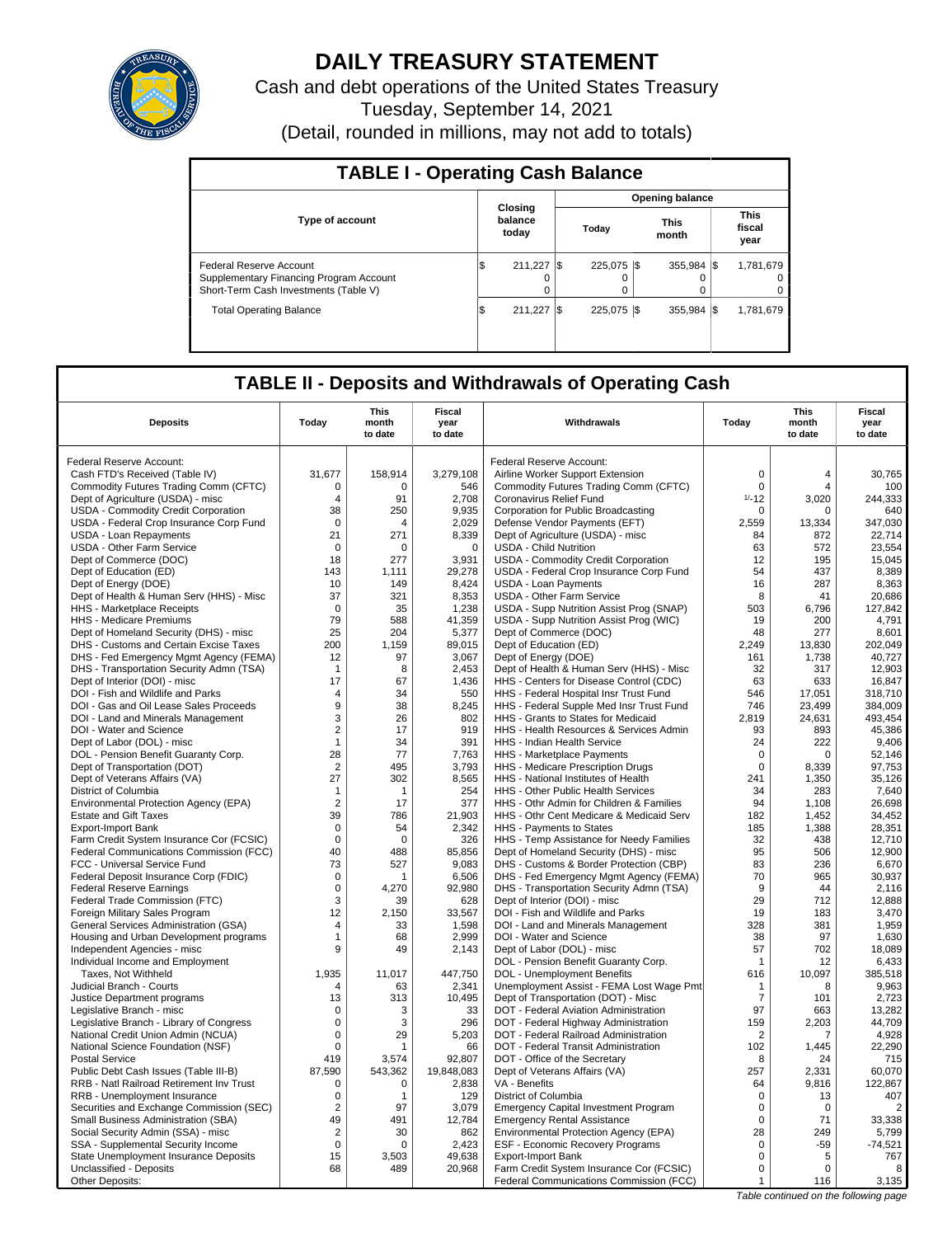# **TABLE II cont. - Deposits and Withdrawals of Operating Cash**

| <b>Deposits</b>                                                               | This<br>Fiscal<br>Withdrawals<br>Today<br>month<br>year<br>to date<br>to date |             |                       |                                                                             |                            | This<br>month<br>to date | Fiscal<br>year<br>to date        |
|-------------------------------------------------------------------------------|-------------------------------------------------------------------------------|-------------|-----------------------|-----------------------------------------------------------------------------|----------------------------|--------------------------|----------------------------------|
| Federal Housing Admin: Note Sales                                             | 145                                                                           | 1.179       | 20.821                | FCC - Universal Service Fund                                                | 9                          | 128                      | 8.113                            |
| Thrift Savings Plan Transfer                                                  | 279                                                                           | 826         | 45,017                | Federal Deposit Insurance Corp (FDIC)                                       | $\Omega$                   | 28                       | 866                              |
|                                                                               |                                                                               |             |                       | Federal Employees Insurance Payments                                        | 244                        | 3,617                    | 85,606                           |
|                                                                               |                                                                               |             |                       | <b>Federal Salaries (EFT)</b>                                               | 63                         | 7,986                    | 197,300                          |
|                                                                               |                                                                               |             |                       | Federal Trade Commission (FTC)                                              | $\mathbf 0$                | 6                        | 535                              |
|                                                                               |                                                                               |             |                       | General Services Administration (GSA)                                       | 93                         | 1,308                    | 26,149                           |
|                                                                               |                                                                               |             |                       | Housing and Urban Development programs                                      | 110                        | 4,691                    | 70,985                           |
|                                                                               |                                                                               |             |                       | Independent Agencies - misc                                                 | 14                         | 140                      | 3,729                            |
|                                                                               |                                                                               |             |                       | <b>Interest on Treasury Securities</b>                                      | $\mathbf 0$                | 23                       | 285,671                          |
|                                                                               |                                                                               |             |                       | IRS - Advanced Child Tax Credit (EFT)                                       | $\mathbf 0$                | 6                        | 24,571                           |
|                                                                               |                                                                               |             |                       | IRS - Economic Impact Payments (EFT)                                        | $\Omega$                   | 739                      | 443.420                          |
|                                                                               |                                                                               |             |                       | IRS Tax Refunds Business (EFT)                                              | 59                         | 518                      | 28,935                           |
|                                                                               |                                                                               |             |                       | IRS Tax Refunds Individual (EFT)                                            | 153                        | 4,312                    | 337,247                          |
|                                                                               |                                                                               |             |                       |                                                                             | $\overline{2}$             | 34                       |                                  |
|                                                                               |                                                                               |             |                       | Judicial Branch - Courts                                                    | 73                         |                          | 2,005                            |
|                                                                               |                                                                               |             |                       | Justice Department programs                                                 |                            | 1,303                    | 20,733                           |
|                                                                               |                                                                               |             |                       | Legislative Branch - misc                                                   | 3                          | 40                       | 1,183                            |
|                                                                               |                                                                               |             |                       | Legislative Branch - Library of Congress                                    | $\overline{1}$             | 10                       | 684                              |
|                                                                               |                                                                               |             |                       | <b>NASA</b>                                                                 | 105                        | 685                      | 19,094                           |
|                                                                               |                                                                               |             |                       | National Credit Union Admin (NCUA)                                          | $\Omega$                   | $\overline{7}$           | 2,754                            |
|                                                                               |                                                                               |             |                       | National Science Foundation (NSF)                                           | 38                         | 283                      | 6,599                            |
|                                                                               |                                                                               |             |                       | Postal Service Money Orders and Other                                       | 130                        | 1,643                    | 40,925                           |
|                                                                               |                                                                               |             |                       | Public Debt Cash Redemp. (Table III-B)                                      | 117,615                    | 588,682                  | 18,476,363                       |
|                                                                               |                                                                               |             |                       | Railroad Retirement Board (RRB) - misc                                      | $\Omega$                   | $\mathbf{1}$             | 46                               |
|                                                                               |                                                                               |             |                       | <b>RRB - Benefit Payments</b>                                               | $\overline{2}$             | 1,152                    | 14,039                           |
|                                                                               |                                                                               |             |                       | Securities and Exchange Commission (SEC)                                    | 1                          | 89                       | 1,215                            |
|                                                                               |                                                                               |             |                       | Small Business Administration (SBA)                                         | 3,680                      | 29,744                   | 673,123                          |
|                                                                               |                                                                               |             |                       | Social Security Admin (SSA) - misc                                          | 2                          | 120                      | 4,379                            |
|                                                                               |                                                                               |             |                       | SSA - Benefits Payments                                                     | 50                         | 43,131                   | 958,910                          |
|                                                                               |                                                                               |             |                       | SSA - Supplemental Security Income                                          | 8                          | 4,480                    | 54,691                           |
|                                                                               |                                                                               |             |                       | <b>Transportation Services</b>                                              | 12                         | 142                      | 1,280                            |
|                                                                               |                                                                               |             |                       | Other Withdrawals:                                                          |                            |                          |                                  |
|                                                                               |                                                                               |             |                       | Agency for Internat'l Development                                           | 65                         | 584                      | 20,629                           |
|                                                                               |                                                                               |             |                       | Thrift Savings Plan Transfer                                                | 59                         | 5,503                    | 77,105                           |
|                                                                               |                                                                               |             |                       | Unclassified                                                                | 1,396                      | 12,284                   | 326,419                          |
|                                                                               |                                                                               |             |                       |                                                                             |                            |                          |                                  |
| <b>Total Other Deposits</b><br>Change in Balance of Uncollected               | 425                                                                           | 2,383       | 79,806                | Total, Other Withdrawals                                                    | 1,520                      | 33,980                   | 732,782                          |
| Funds                                                                         | $\mathbf 0$                                                                   | 0           | $\mathbf 0$           |                                                                             |                            |                          |                                  |
| <b>Transfers from Depositaries</b>                                            | $\Omega$                                                                      | $\mathbf 0$ | 0                     | <b>Transfers to Depositaries</b>                                            | $\mathbf 0$                | 0                        | 0                                |
|                                                                               |                                                                               |             |                       |                                                                             |                            |                          |                                  |
| <b>Total Federal Reserve Account</b>                                          | 123,064                                                                       | 738,412     | 24,367,786            | <b>Total Federal Reserve Account</b>                                        | 136.913                    | 883,170                  | 25,938,238                       |
| Short-Term Cash Investments:<br><b>Transfers from Federal Reserve Account</b> |                                                                               |             |                       | Short-Term Cash Investments:<br><b>Transfers to Federal Reserve Account</b> |                            |                          |                                  |
| (Table V)                                                                     | $\Omega$                                                                      | $\Omega$    | $\Omega$              | (Table V)                                                                   | $\Omega$                   | 0                        |                                  |
| Total Deposits (excluding transfers)                                          | $123,064$ $\sqrt{\$}$                                                         |             | 738,412 \$ 24,367,786 | Total Withdrawals (excluding transfers)                                     | 136,913 \$<br>\$           |                          | 883,170 \$ 25,938,238            |
|                                                                               |                                                                               |             |                       |                                                                             |                            |                          |                                  |
|                                                                               |                                                                               |             |                       | Net Change in Operating Cash Balance                                        | Ŝ.<br>$-13,848$ $\sqrt{5}$ |                          | $-144,758$ $\vert \$ -1,570,452$ |

|                                                                                                                                                                                                                                                                                                                                                                                                                                                              |                                                                                |                                                                                                                                 |                                                                                                                                     |                                                                                                                                                                                                                                                                                                                                                                 |                                           |                                                                                                                           | See Footnote                                                                                                                                          |
|--------------------------------------------------------------------------------------------------------------------------------------------------------------------------------------------------------------------------------------------------------------------------------------------------------------------------------------------------------------------------------------------------------------------------------------------------------------|--------------------------------------------------------------------------------|---------------------------------------------------------------------------------------------------------------------------------|-------------------------------------------------------------------------------------------------------------------------------------|-----------------------------------------------------------------------------------------------------------------------------------------------------------------------------------------------------------------------------------------------------------------------------------------------------------------------------------------------------------------|-------------------------------------------|---------------------------------------------------------------------------------------------------------------------------|-------------------------------------------------------------------------------------------------------------------------------------------------------|
|                                                                                                                                                                                                                                                                                                                                                                                                                                                              |                                                                                |                                                                                                                                 |                                                                                                                                     | <b>TABLE III-A - Public Debt Transactions</b>                                                                                                                                                                                                                                                                                                                   |                                           |                                                                                                                           |                                                                                                                                                       |
| <b>Issues</b>                                                                                                                                                                                                                                                                                                                                                                                                                                                | Today                                                                          | <b>This</b><br>month<br>to date                                                                                                 | Fiscal<br>year<br>to date                                                                                                           | <b>Redemptions</b>                                                                                                                                                                                                                                                                                                                                              | Today                                     | <b>This</b><br>month<br>to date                                                                                           | Fiscal<br>year<br>to date                                                                                                                             |
| Marketable:<br>Bills:<br><b>Regular Series</b><br><b>Cash Management Series</b><br><b>Notes</b><br><b>Bonds</b><br>Inflation-Protected Securities Increment<br><b>Federal Financing Bank</b><br>Nonmarketable:<br>United States Savings Securities:<br>Cash Issue Price<br>Interest Increment<br><b>Government Account Series</b><br>Hope Bonds<br>Domestic Series<br><b>Foreign Series</b><br><b>State and Local Series</b><br>Other<br><b>Total Issues</b> | 55,468 \$<br>30,002<br>0<br>260<br>n<br>3<br>228,339<br>2,126<br>$316,199$ \\$ | 376,996 \$<br>150,005<br>$\Omega$<br>3,879<br>$\Omega$<br>44<br>312<br>1,946,030<br>$\Omega$<br>667<br>15,740<br>$2,493,674$ \$ | 10,265,988<br>4,410,149<br>3,997,163<br>668,265<br>80,186<br>0<br>1,406<br>3,929<br>97,650,219<br>117,971<br>396,010<br>117,591,309 | Marketable:<br><b>Bills</b><br><b>Notes</b><br><b>Bonds</b><br><b>Federal Financing Bank</b><br>Nonmarketable:<br><b>United States Savings Securities</b><br><b>Government Account Series</b><br>Hope Bonds<br><b>Domestic Series</b><br>Foreign Series<br>State and Local Series<br>Other<br><b>Total Redemptions</b><br>Net Change in Public Debt Outstanding | 115,470 \$<br>38<br>198,587<br>3<br>2,104 | 569,997 \$<br>379<br>1,905,069<br>$\Omega$<br>2,616<br>15,690<br>$316,202$ \$ 2,493,750 \$<br>$-3 S $<br>$-76$ $\sqrt{3}$ | 15,709,928<br>2,162,836<br>29,649<br>1,209<br>10,015<br>97,631,887<br>$\Omega$<br>71,549<br>$\Omega$<br>96,964<br>395,422<br>116,109,459<br>1,481,850 |
|                                                                                                                                                                                                                                                                                                                                                                                                                                                              |                                                                                |                                                                                                                                 |                                                                                                                                     |                                                                                                                                                                                                                                                                                                                                                                 |                                           |                                                                                                                           |                                                                                                                                                       |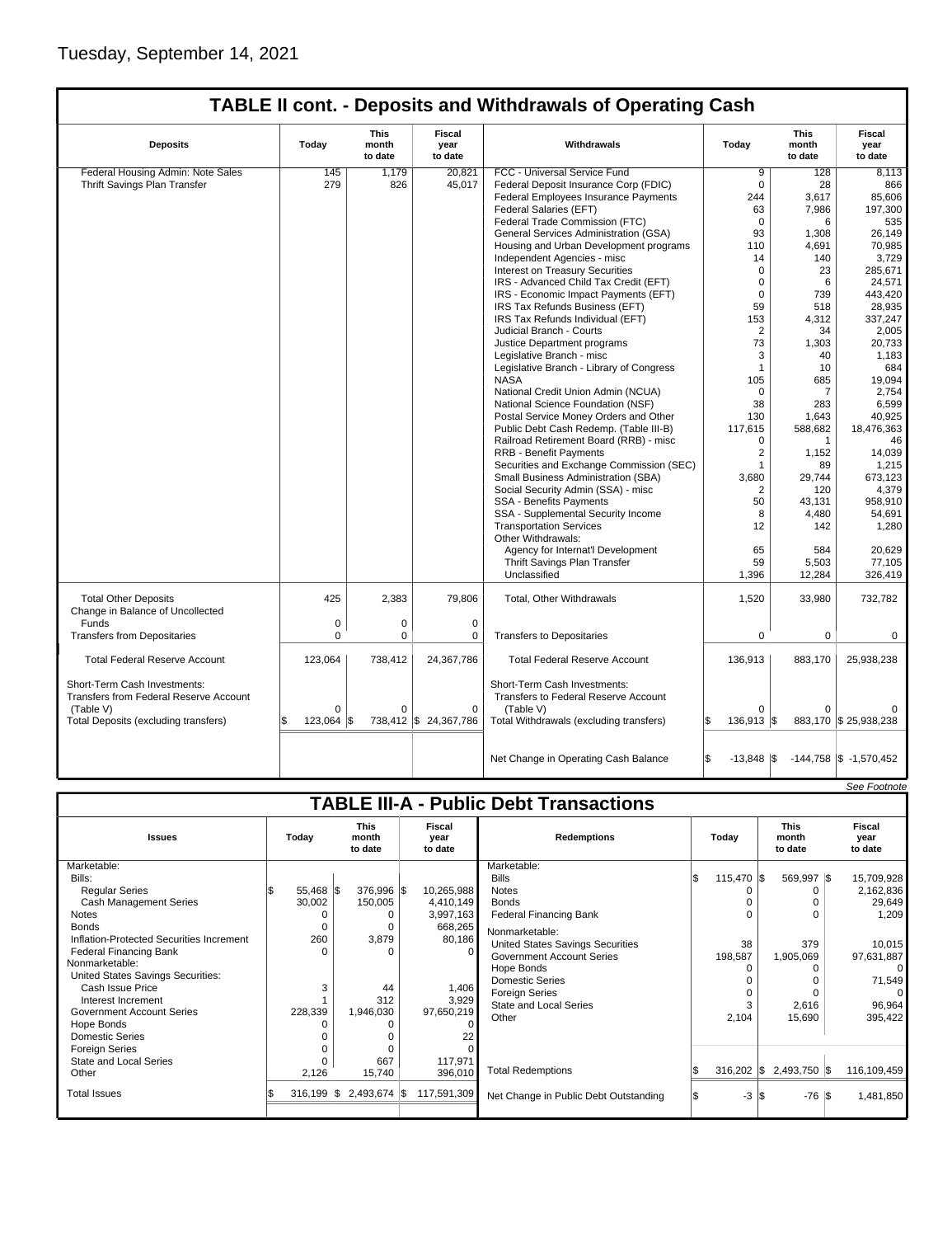| <b>TABLE III-B - Adjustment of Public Debt</b><br><b>Transactions to Cash Basis</b>                                                                                                                                                                                                                                                                                                                |           |                                                  |            |                                                     |                                                                                        |  |  |  |  |
|----------------------------------------------------------------------------------------------------------------------------------------------------------------------------------------------------------------------------------------------------------------------------------------------------------------------------------------------------------------------------------------------------|-----------|--------------------------------------------------|------------|-----------------------------------------------------|----------------------------------------------------------------------------------------|--|--|--|--|
| <b>Transactions</b>                                                                                                                                                                                                                                                                                                                                                                                |           | Today                                            |            | <b>This</b><br>month<br>to date                     | Fiscal<br>year<br>to date                                                              |  |  |  |  |
| Public Debt Cash Issues:<br>Public Debt Issues (Table III-A)<br>Premium on New Issues<br>Discount on New Issues:<br>Bills $(-)$<br>Bonds and Notes (-)<br>Federal Financing Bank (-)<br>Government Account Transactions (-)<br>Hope Bonds (-)<br>Interest Increment on United States<br>Savings Securities (-)<br>Inflation-Protected Securities Increment<br><b>Total Public Debt Cash Issues</b> | \$        | 316,199<br>9<br>$\Omega$<br>U<br>228,339<br>260  | 1\$        | 0<br>90<br>0<br>O<br>1,946,030<br>0<br>312<br>3,879 | 2,493,674   \$17,591,309<br>22,224<br>2,790<br>29,890<br>97,650,219<br>3.929<br>78,622 |  |  |  |  |
| Deposited in Federal Reserve Account<br>Public Debt Cash Redemptions:<br>Public Debt Redemptions (Table III-A)<br>Premium on Debt Buyback Operation<br>Discount on Debt Buyback Operation (-)<br>Federal Financing Bank (-)<br>Government Account Transactions (-)<br>Hope Bonds (-)<br><b>Total Public Debt Cash Redemptions</b>                                                                  | \$<br>l\$ | 87,590<br>316,202<br>0<br>O<br>O<br>198,587<br>O | l\$<br>1\$ | 543,362<br>O<br>0<br>0<br>1,905,069<br>O            | \$19,848,083<br>2,493,750 \\$16,109,459<br>1,209<br>97,631,887                         |  |  |  |  |
| Withdrawn from Federal Reserve Acct.                                                                                                                                                                                                                                                                                                                                                               | l\$       | 117,615                                          | 1\$        |                                                     | 588,682   \$18,476,363                                                                 |  |  |  |  |

| <b>TABLE III-C - Debt Subject to Limit</b>                                        |                           |                                                           |                           |                           |  |  |  |  |  |  |
|-----------------------------------------------------------------------------------|---------------------------|-----------------------------------------------------------|---------------------------|---------------------------|--|--|--|--|--|--|
|                                                                                   | Closina                   | Opening balance                                           |                           |                           |  |  |  |  |  |  |
| <b>Balance Transactions</b>                                                       | balance<br>today          | Today                                                     | <b>This</b><br>month      | Fiscal<br>year            |  |  |  |  |  |  |
| Debt Held by the Public<br>Intragovernmental Holdings<br><b>Total Public Debt</b> | \$22,282,917<br>6.144.324 | \$22,289,670<br>6,137,574                                 | \$22,254,544<br>6,172,774 | \$21,018,952<br>5,926,439 |  |  |  |  |  |  |
| Outstanding<br>Less: Debt Not<br>Subject to Limit:                                | 28,427,241                | 28,427,244                                                | 28,427,317                | 26,945,391                |  |  |  |  |  |  |
| Other Debt                                                                        | 478                       | 478                                                       | 478                       | 478                       |  |  |  |  |  |  |
| <b>Unamortized Discount</b>                                                       | 19,272                    | 19,275                                                    | 19,348                    | 17,271                    |  |  |  |  |  |  |
| <b>Federal Financing Bank</b>                                                     | 6,053                     | 6,053                                                     | 6,053                     | 7,262                     |  |  |  |  |  |  |
| Hope Bonds<br>Plus: Other Debt Subject to Limit<br>Guaranteed Debt of             | $\Omega$                  | O                                                         | U                         | o                         |  |  |  |  |  |  |
| Government Agencies                                                               | $\Omega$                  | $\Omega$                                                  | $\Omega$                  | 0                         |  |  |  |  |  |  |
| <b>Total Public Debt</b><br>Subject to Limit                                      |                           | \$28,401,438   \$28,401,438   \$28,401,438   \$26,920,380 |                           |                           |  |  |  |  |  |  |
| <b>Statutory Debt Limit</b>                                                       | \$28,401,463              | \$28,401,463                                              | \$28,401,463              | SUSP-1                    |  |  |  |  |  |  |
|                                                                                   |                           |                                                           |                           |                           |  |  |  |  |  |  |

|--|

| <b>TABLE IV - Federal Tax Deposits</b>                                                                                                                                                                                                        |     |                                                   |     |                                                                      |     |                                                                      |
|-----------------------------------------------------------------------------------------------------------------------------------------------------------------------------------------------------------------------------------------------|-----|---------------------------------------------------|-----|----------------------------------------------------------------------|-----|----------------------------------------------------------------------|
| Classification                                                                                                                                                                                                                                |     | Today                                             |     | <b>This</b><br>month<br>to date                                      |     | Fiscal<br>year<br>to date                                            |
| Withheld Income and Employment Taxes<br>Individual Income Taxes<br><b>Railroad Retirement Taxes</b><br><b>Excise Taxes</b><br><b>Corporation Income Taxes</b><br><b>Federal Unemployment Taxes</b><br>Estate and Gift Taxes & Misc IRS Rcpts. | \$  | $4,943$ \$<br>6,716<br>5<br>2,214<br>17,828<br>16 |     | $111,304$ $\sqrt{5}$<br>19,810<br>212<br>3,501<br>30,047<br>17<br>67 |     | 2,609,159<br>353,716<br>5,075<br>70,412<br>339,889<br>6,371<br>4,605 |
| Total                                                                                                                                                                                                                                         | l\$ | $31,723$ $\frac{1}{9}$                            |     | 164,957                                                              | l\$ | 3,389,227                                                            |
| Cash Federal Tax Deposits:<br>Direct<br><b>Through Depositaries</b>                                                                                                                                                                           | \$  | 785<br>30,892                                     | l\$ | $1,329$ \$<br>157,585                                                |     | 29.790<br>3,249,318                                                  |
| <b>Total Cash FTD's</b>                                                                                                                                                                                                                       | \$  | 31,677                                            | l\$ | 158,914                                                              | 1\$ | 3,279,108                                                            |
| <b>Inter-agency Transfers</b>                                                                                                                                                                                                                 |     | 46                                                |     | 6,043                                                                |     | 110,119                                                              |
| Total                                                                                                                                                                                                                                         | \$  | 31,723                                            | 1\$ | 164,957                                                              | 1\$ | 3,389,227                                                            |
|                                                                                                                                                                                                                                               |     |                                                   |     |                                                                      |     |                                                                      |

|                                              |   |   |     |          |          | <i>See Footnote</i> |  |  |  |
|----------------------------------------------|---|---|-----|----------|----------|---------------------|--|--|--|
| <b>TABLE V - Short-Term Cash Investments</b> |   |   |     |          |          |                     |  |  |  |
| <b>Type of Depositary</b>                    |   |   |     |          |          |                     |  |  |  |
| <b>Balance Transactions</b>                  |   |   |     |          |          | Total               |  |  |  |
|                                              |   | А |     | в        | С        |                     |  |  |  |
| Opening Balance Today<br>Deposits:           | S | 0 | 1\$ | $\Omega$ | 0<br>I\$ | I\$                 |  |  |  |
| <b>Transfers to Depositaries</b>             |   | O |     | 0        | 0        |                     |  |  |  |
| Special Direct Investment                    |   | O |     | 0        | O        |                     |  |  |  |
| <b>Term Investment</b>                       |   | O |     | 0        | 0        |                     |  |  |  |
| Repo Investment                              |   | O |     | $\Omega$ | 0        |                     |  |  |  |
| Withdrawals:                                 |   |   |     |          |          |                     |  |  |  |
| <b>Treasury Initiated</b>                    |   | 0 |     | 0        | 0        |                     |  |  |  |
| Depositary Initiated                         |   | O |     | 0        | O        |                     |  |  |  |
| <b>Special Direct Investment</b>             |   | O |     | 0        | O        |                     |  |  |  |
| <b>Term Investment</b>                       |   | O |     | 0        | O        |                     |  |  |  |
| Repo Investment                              |   | 0 |     | 0        | 0        |                     |  |  |  |
|                                              |   |   |     |          |          |                     |  |  |  |
| Closing Balance Today                        |   | 0 | l\$ | $\Omega$ | S<br>0   | I\$                 |  |  |  |

| <b>TABLE VI - Income Tax Refunds Issued</b> |                                         |  |                                 |                           |         |  |  |  |  |  |  |
|---------------------------------------------|-----------------------------------------|--|---------------------------------|---------------------------|---------|--|--|--|--|--|--|
|                                             | Today                                   |  | <b>This</b><br>month<br>to date | Fiscal<br>year<br>to date |         |  |  |  |  |  |  |
| l\$                                         | 0                                       |  | 0                               |                           | 6,160   |  |  |  |  |  |  |
|                                             | 0                                       |  | 6                               |                           | 24.571  |  |  |  |  |  |  |
|                                             | 2                                       |  | 494                             |                           | 86.557  |  |  |  |  |  |  |
|                                             | 0                                       |  | 739                             |                           | 443.420 |  |  |  |  |  |  |
|                                             | 1.338                                   |  | 3.106                           |                           | 66.403  |  |  |  |  |  |  |
|                                             | 59                                      |  | 518                             |                           | 28,935  |  |  |  |  |  |  |
|                                             | 49                                      |  | 1.916                           |                           | 63.845  |  |  |  |  |  |  |
|                                             | 153                                     |  | 4.312                           |                           | 337,247 |  |  |  |  |  |  |
|                                             | IRS - Economic Impact Payments (Checks) |  | 1\$                             |                           | 125     |  |  |  |  |  |  |

### **Daily Treasury Statement Footnotes:**

#### **General Footnotes and Statements:**

This statement summarizes the United States Treasury's cash and debt operations for the Federal Government. Treasury's operating cash is maintained in an account at the Federal Reserve Bank of New York and in short-term cash investments. Treasury minimized and then suspended its short-term cash investment program beginning in November 2008, but anticipates investing again when market conditions warrant. Major information sources include: Federal Reserve Banks, Treasury Regional Financial Centers, Internal Revenue Service Centers, various electronic systems, and information on the Public Debt. Information is presented on a modified cash basis. Deposits are reflected as received and withdrawals are reflected as processed.SOURCE: Bureau of the Fiscal Service, Department of the Treasury. Note: The Daily Treasury Statement (DTS) is available by 4:00 p.m. the following business day on the Fiscal Service website https://fiscal.treasury.gov/reports-statements/dts/. For more information, call the Cash Reporting Branch at 202-874-9789.

#### **TABLE II – Deposits and Withdrawals of Operating Cash**

1/Reported as a negative amount due to a return/reversal of \$12 million.